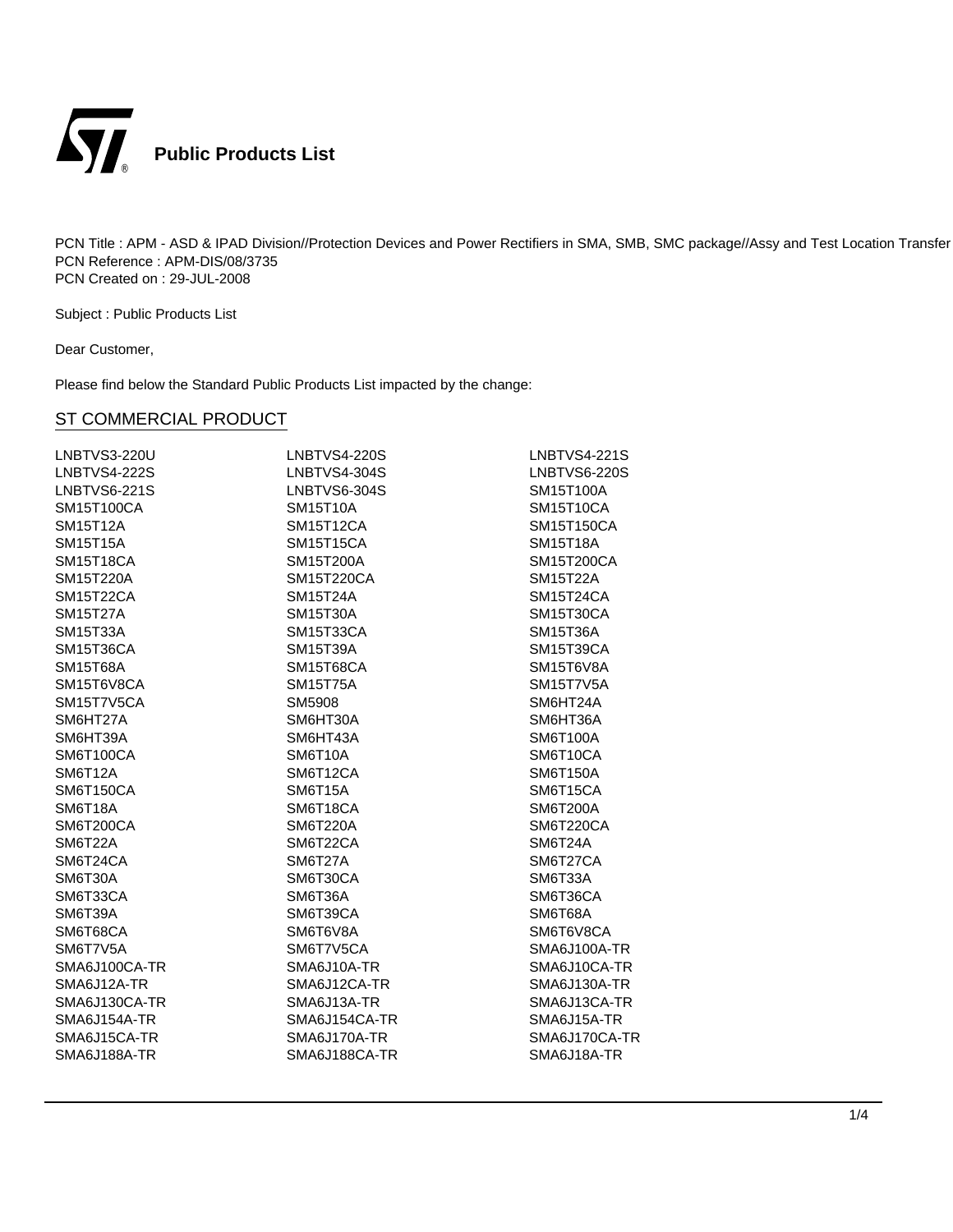

Subject : Public Products List (Contd.)

| SMA6J18CA-TR        | SMA6J20A-TR   | SMA6J20CA-TR  |
|---------------------|---------------|---------------|
| SMA6J24A-TR         | SMA6J24CA-TR  | SMA6J26A-TR   |
| SMA6J26CA-TR        | SMA6J28A-TR   | SMA6J28CA-TR  |
| SMA6J33A-TR         | SMA6J33CA-TR  | SMA6J40A-TR   |
| SMA6J40CA-TR        | SMA6J48A-TR   | SMA6J48CA-TR  |
| SMA6J5.0A-TR        | SMA6J5.0CA-TR | SMA6J58A-TR   |
| SMA6J58CA-TR        | SMA6J6.0A-TR  | SMA6J6.0CA-TR |
| <b>SMA6J6.5A-TR</b> | SMA6J6.5CA-TR | SMA6J70A-TR   |
| SMA6J70CA-TR        | SMA6J8.5A-TR  | SMA6J8.5CA-TR |
| SMA6J85A-TR         | SMA6J85CA-TR  | SMAJ100A-TR   |
| SMAJ10CA-TR         | SMAJ12A-TR    | SMAJ12CA-TR   |
| SMAJ130CA-TR        | SMAJ13A-TR    | SMAJ13CA-TR   |
| SMAJ154A-TR         | SMAJ15A-TR    | SMAJ15CA-TR   |
| SMAJ170A-TR         | SMAJ170CA-TR  | SMAJ188A-TR   |
| SMAJ188CA-TR        | SMAJ18A-TR    | SMAJ18CA-TR   |
| SMAJ22CA-TR         | SMAJ24A-TR    | SMAJ24CA-TR   |
| SMAJ26A-TR          | SMAJ26CA-TR   | SMAJ28A-TR    |
| SMAJ28CA-TR         | SMAJ30A-TR    | SMAJ30CA-TR   |
| SMAJ33A-TR          | SMAJ33CA-TR   | SMAJ40A-TR    |
| SMAJ40CA-TR         | SMAJ43A-TR    | SMAJ43CA-TR   |
| SMAJ48A-TR          | SMAJ48CA-TR   | SMAJ5.0A-TR   |
| SMAJ5.0CA-TR        | SMAJ58A-TR    | SMAJ58CA-TR   |
| SMAJ6.0A-TR         | SMAJ6.0CA-TR  | SMAJ6.5A-TR   |
| SMAJ6.5CA-TR        | SMAJ70A-TR    | SMAJ70CA-TR   |
| SMAJ8.5CA-TR        | SMAJ85A-TR    | SMAJ85CA-TR   |
| SMBJ100CA-TR        | SMBJ10A-TR    | SMBJ10CA-TR   |
| SMBJ12A-TR          | SMBJ12CA-TR   | SMBJ130A-TR   |
| SMBJ13A-TR          | SMBJ13CA-TR   | SMBJ154A-TR   |
| SMBJ15A-TR          | SMBJ15CA-TR   | SMBJ16A-TR    |
| SMBJ170A-TR         | SMBJ170CA-TR  | SMBJ188A-TR   |
| SMBJ18A-TR          | SMBJ18CA-TR   | SMBJ20A-TR    |
| SMBJ20CA-TR         | SMBJ22A-TR    | SMBJ22CA-TR   |
| SMBJ24A-TR          | SMBJ24CA-TR   | SMBJ26A-TR    |
| SMBJ28A-TR          | SMBJ28CA-TR   | SMBJ30A-TR    |
| SMBJ30CA-TR         | SMBJ33A-TR    |               |
|                     |               |               |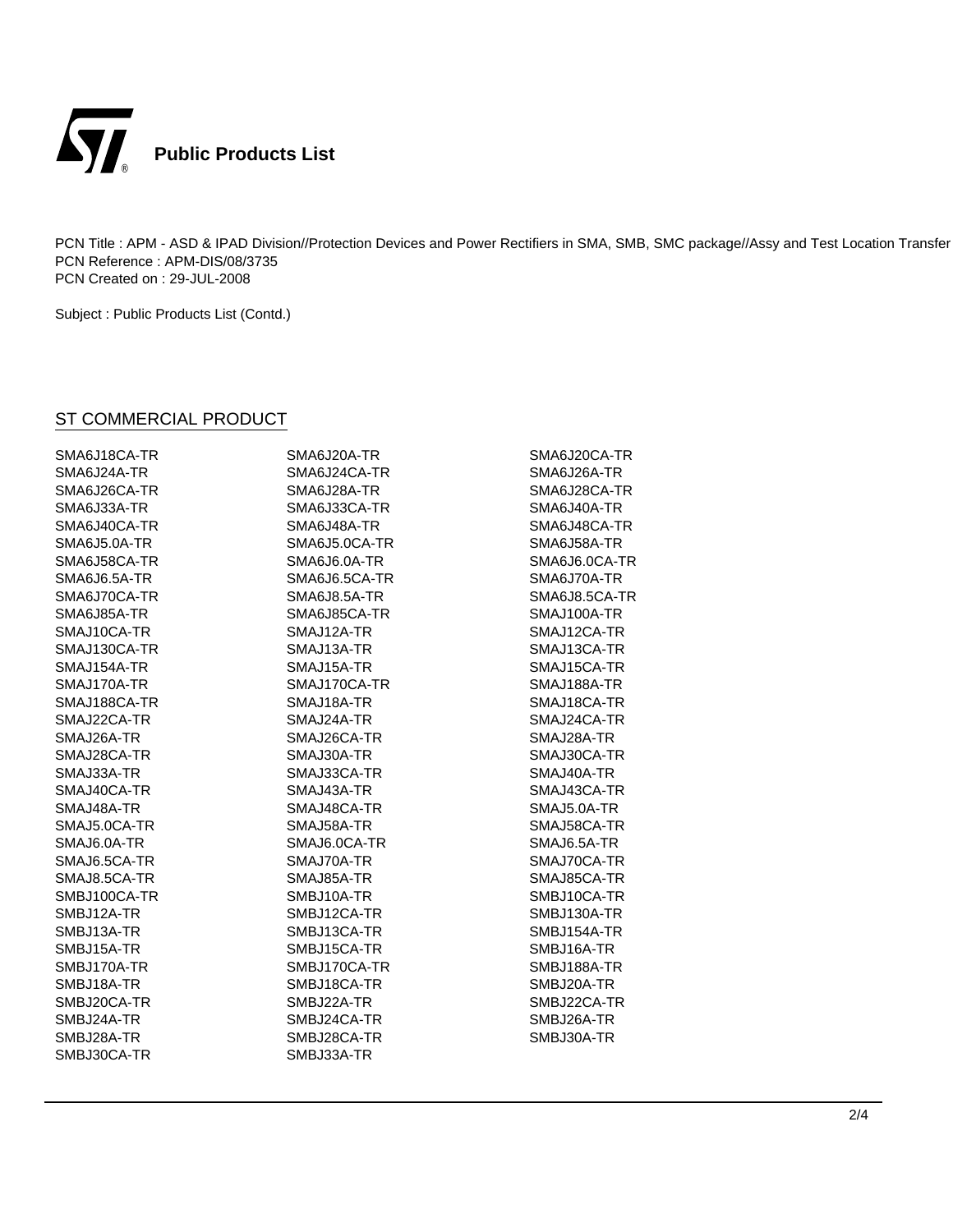

Subject : Public Products List (Contd.)

| SMBJ33CA-TR       | SMBJ36CA-TR  | SMBJ40A-TR     |
|-------------------|--------------|----------------|
| SMBJ40CA-TR       | SMBJ48A-TR   | SMBJ48CA-TR    |
| SMBJ5.0A-TR       | SMBJ5.0CA-TR | SMBJ58A-TR     |
| SMBJ58CA-TR       | SMBJ6.0A-TR  | SMBJ6.0CA-TR   |
| SMBJ6.5A-TR       | SMBJ6.5CA-TR | SMBJ70A-TR     |
| SMBJ70CA-TR       | SMBJ8.5A-TR  | SMBJ8.5CA-TR   |
| SMBJ85CA-TR       | SMBYT01-400  | SMBYT03-400    |
| SMCJ10A-TR        | SMCJ10CA-TR  | SMCJ130CA-TR   |
| SMCJ13A-TR        | SMCJ13CA-TR  | SMCJ15A-TR     |
| SMCJ15CA-TR       | SMCJ170A-TR  | SMCJ188A-TR    |
| SMCJ188CA-TR      | SMCJ18CA-TR  | SMCJ22A-TR     |
| SMCJ24CA-TR       | SMCJ26A-TR   | SMCJ28A-TR     |
| SMCJ30A-TR        | SMCJ30CA-TR  | SMCJ33A-TR     |
| SMCJ33CA-TR       | SMCJ40A-TR   | SMCJ40CA-TR    |
| SMCJ48CA-TR       | SMCJ5.0A-TR  | SMCJ5.0CA-TR   |
| SMCJ6.0A-TR       | SMCJ6.0CA-TR | SMCJ70A-TR     |
| SMCJ70CA-TR       | SMCJ85CA-TR  | SMLVT3V3       |
| SMP100LC-120      | SMP100LC-140 | SMP100LC-160   |
| SMP100LC-200      | SMP100LC-230 | SMP100LC-25    |
| SMP100LC-270      | SMP100LC-320 | SMP100LC-35    |
| SMP100LC-360      | SMP100LC-400 | SMP100LC-65    |
| <b>SMP100LC-8</b> | SMP100LC-90  | SMP100MC-140   |
| SMP100MC-160      | SMP100MC-200 | SMP100MC-230   |
| SMP100MC-270      | SMP100MC-320 | SMP100MC-360   |
| SMP100MC-400      | SMP30-130    | SMP30-180      |
| SMP30-200         | SMP30-220    | SMP30-240      |
| SMP30-270         | SMP30-62     | SMP30-68       |
| SMP50-100         | SMP50-120    | SMP50-130      |
| SMP50-180         | SMP50-200    | SMP50-220      |
| SMP50-240         | SMP50-270    | SMP50-320      |
| SMP50-62          | SMP50-68     | <b>SMP75-8</b> |
| SMP80MC-120       | SMP80MC-140  | SMP80MC-160    |
| SMP80MC-200       | SMP80MC-230  | SMP80MC-270    |
| SMP80MC-320       | SMTPA100     | SMTPA120       |
| SMTPA130          | SMTPA180     |                |
|                   |              |                |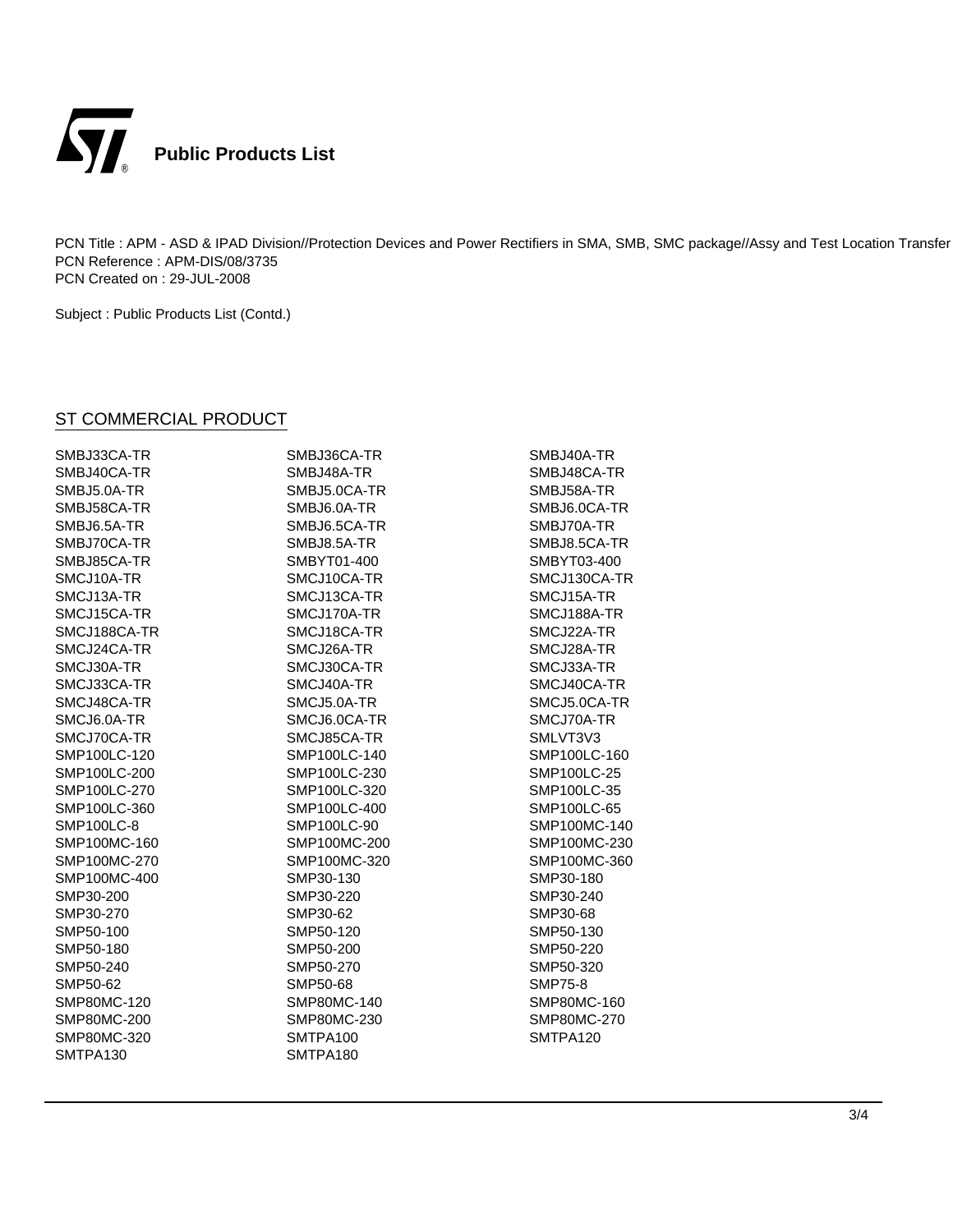

Subject : Public Products List (Contd.)

| SMTPA200              | SMTPA220              | SMTPA240              |
|-----------------------|-----------------------|-----------------------|
| SMTPA270              | SMTPA320              | SMTPA62               |
| SMTPA68               | SMTY12A               | SMTY5.0A              |
| <b>STPS1150A</b>      | STPS130A              | STPS130U              |
| STPS140A              | STPS140U              | STPS160A              |
| STPS160U              | STPS1H100A            | STPS1H100U            |
| STPS1L30A             | STPS1L30U             | STPS1L40A             |
| STPS1L40U             | STPS1L60A             | <b>STPS2150A</b>      |
| STPS2H100A            | STPS2H100U            | STPS2L25U             |
| STPS2L30A             | STPS2L40U             | STPS2L60A             |
| STPS3150U             | STPS340S              | STPS340U              |
| STPS3L25S             | STPS3L40S             | STPS3L60S             |
| STPS3L60U             | STPS5L60S             | STTH <sub>102A</sub>  |
| STTH <sub>108</sub> A | STTH <sub>110</sub> A | STTH <sub>112</sub> A |
| STTH <sub>112U</sub>  | STTH1L06A             | STTH1L06U             |
| STTH1R02A             | STTH1R02U             | STTH1R04A             |
| STTH1R04U             | STTH1R06A             | STTH1R06U             |
| STTH208U              | STTH <sub>212S</sub>  | STTH212U              |
| STTH2L06A             | STTH2L06U             | STTH2R02A             |
| STTH2R02U             | STTH2R06A             | STTH2R06S             |
| STTH2R06U             | STTH310S              | STTH3L06S             |
| STTH3L06U             | STTH3R02S             | STTH3R04S             |
| STTH3R04U             | STTH3R06S             | STTH3R06U             |
| STTH4R02S             | STTH4R02U             |                       |